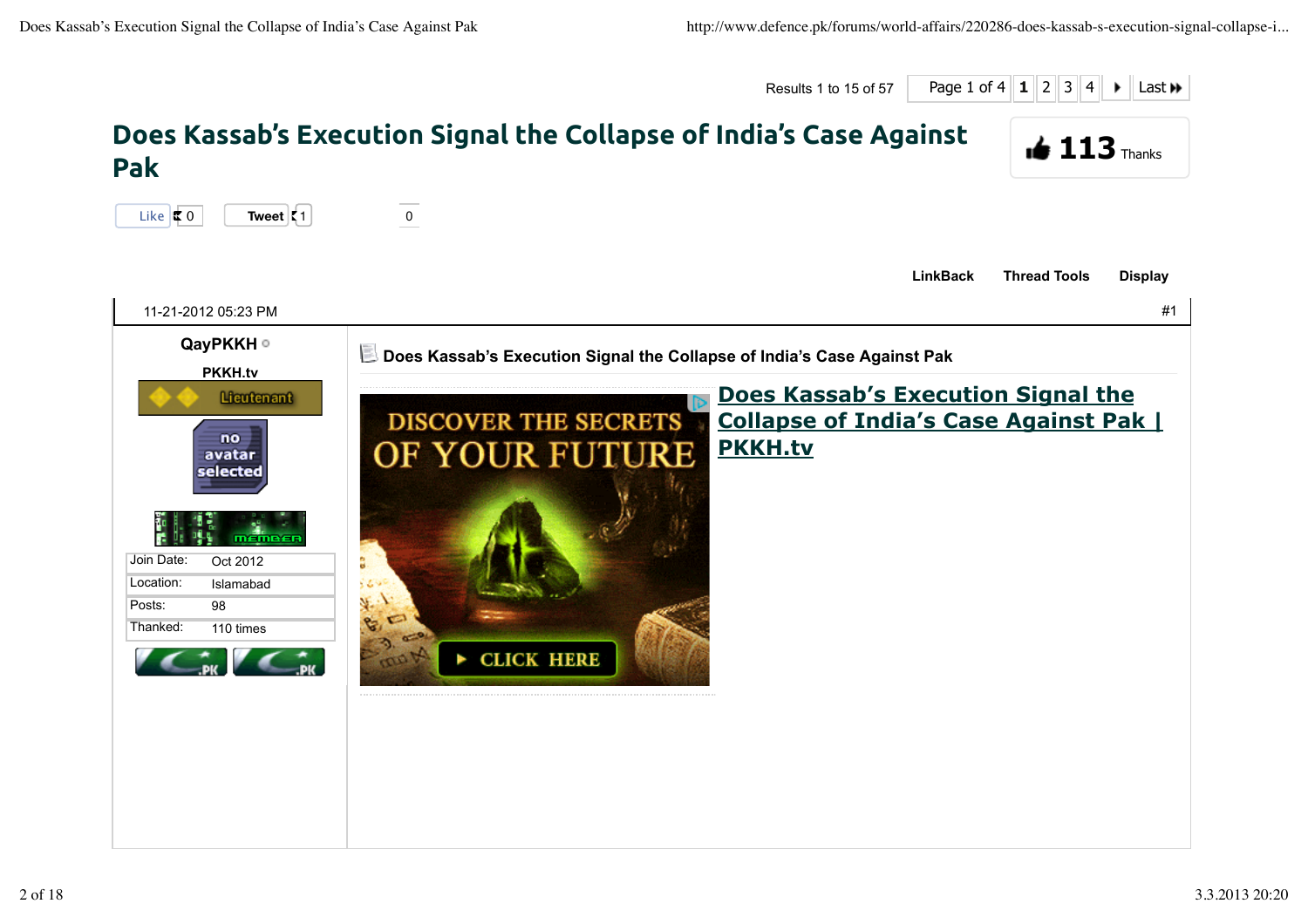

## **PKKH Editorial**

The lone surviving alleged gunman of the 2008 attacks in Mumbai, Ajmal Kassab, has been prematurely put to the gallows by a court in India this morning.

Prematurely because, as a key component of the trial of the 7 Pakistanis held in Pakistan's Adiala Jail since 2008 and accused of masterminding the Mumbai carnage, Kassab was deemed an important part of the investigation by Pakistan's judicial commission.

India's case against Pakistan in general and against these seven individuals in particular, revolved mainly around Kassab's alleged statement. We use the word 'alleged' because the Indian authorities had repeatedly refused to grant access to Kassab to the Pakistani judicial commission, and statements from the Indian authorities cannot be taken on face value alone.

According to Pakistani Law of Evidence (Qanun-e- Shahadat Order , 1984)":

If a witness has to give any statements against any person, or has to be the eyewitness against any accused, the witness must present himself in front of court. Alternatively, the statement can be taken from the witness and presented in court by an authorized person such as a magistrate or Judge.

Due to India's lack of co-operation with the Pakistani judicial commission, none of the above conditions have been fulfilled. As per Pakistani law, either Kassab had to be produced in court in Pakistan, or the person who took Kassab's statement immediately after his arrest has to appear in Pakistani courts and present Kassab's statement, as well as allow himself to be cross-questioned.